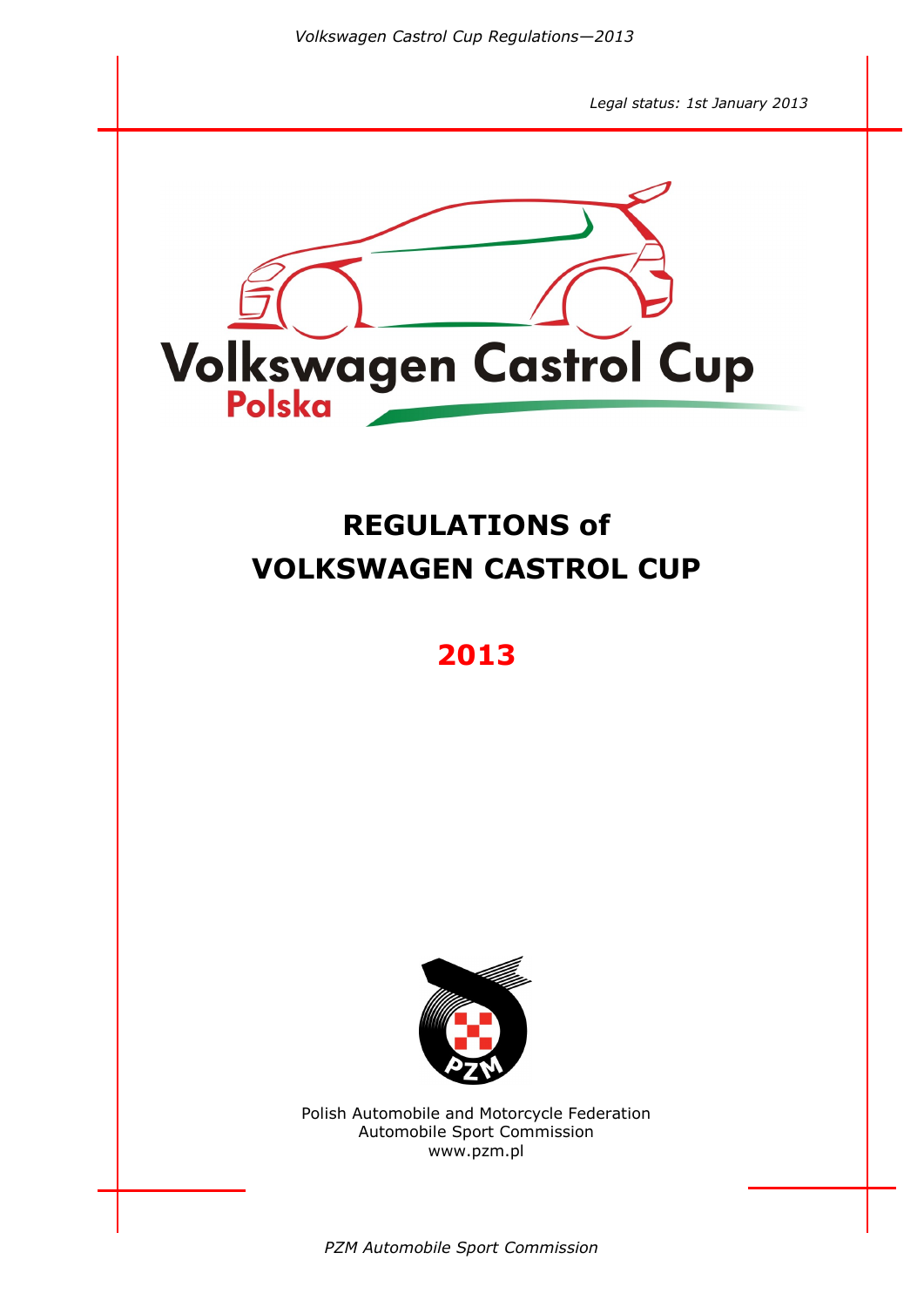Table of contents:

# "VOLKSWAGEN CASTROL CUP" (VWCC) 2013 REGULATIONS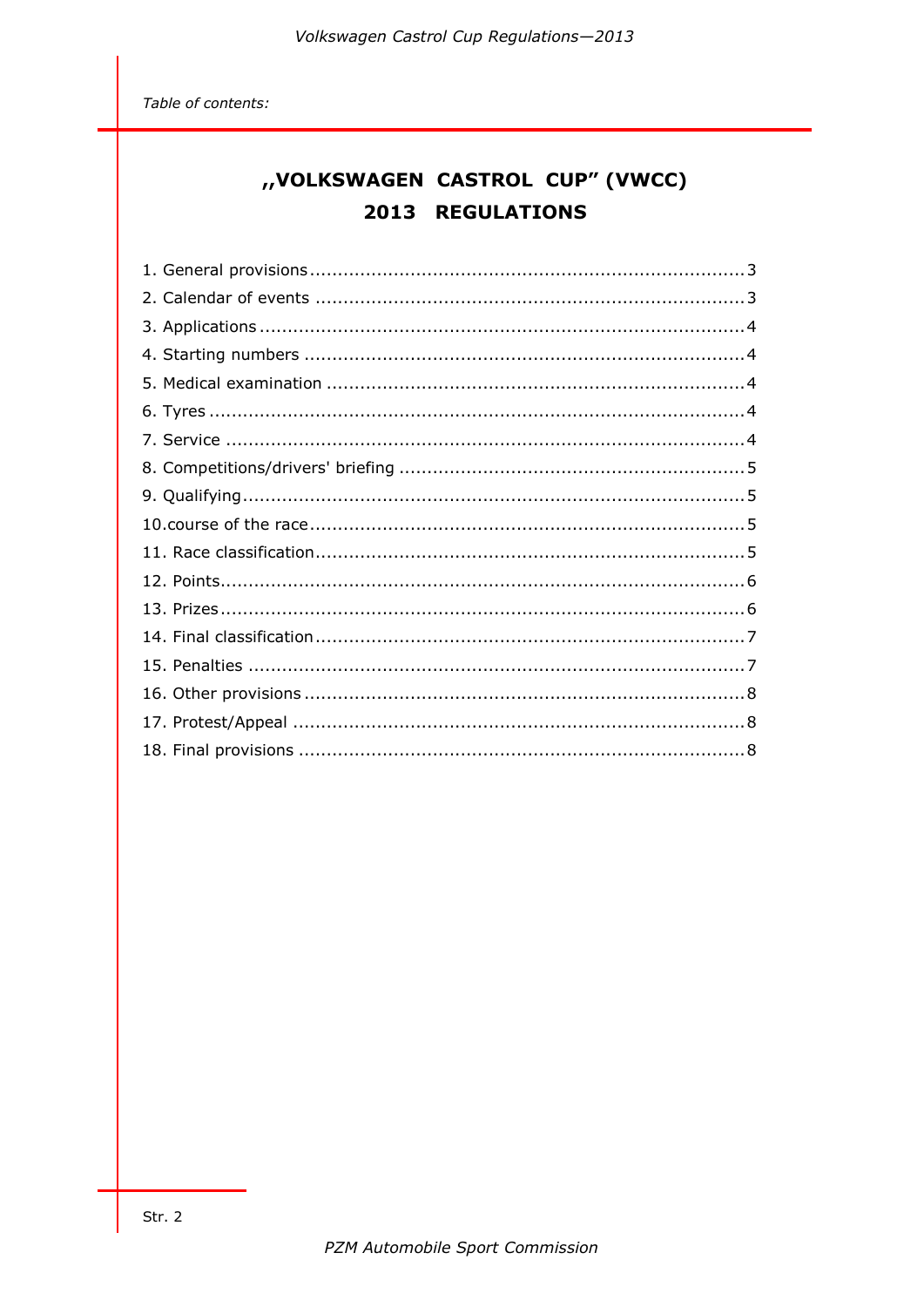# **1. GENERAL PROVISIONS**

**1.1** Volkswagen Racing Polska (VRP) together with Volkswagen Group Polska (VGP) and in cooperation with Polish Motor Association (PZM) organize the new series of track races starting 2013 under the name of "VOLKSWAGEN CASTROL CUP" (VWCC)

**1.2.** The races are organized on the basis of:

- International Sporting Code FIA together with attachments

- Polish Circuit Championship's Regulations (WSMP) for 2013
- Announcements and errata to the WSMP Regulations issued by the GKSS

- The Present Regulations

- Resolutions/decisions/announcements issued by the Cup's Organizer

- Supplementary Regulations of each competitions issued by the round organizers together with announcements

- VWCC Technical Regulations

**1.3.** Only cars prepared and delivered by the Cup's Organizer will be allowed to start. The vehicles are the property of the Organizer and will be delivered to all rounds together with full service. These cars must be prepared in accordance with the rules of VWCC Technical Regulations.

**1.4.** The drivers who sign the contract and attachments with the Cup's Organizer, will be allowed to take part in this Cup. The contract will obligate them to take part in all VWCC rounds in 2013.

**1.5.** The unexcused absence on the races will impose an obligation to pay financial fine of 3.000 Euro. Exceptional force majeure which may be verified only by the Organizer will be recognized as an excused absence. Agreed by the driver and the Cup's Organizer, there is a possibility to allow another driver to participate in the round. He will take over all the duties concerning the contract of the absent driver. Neither wins he prizes nor scores points to the Cup's annual classification but in case of gaining 1st to 3rd place, he/she will take part in the winners' decoration on the podium.

**1.6.** The drivers born from the 1st of January 1983 are allowed to take part in the Cup. The regulations do not apply to women.

The Organizer reserves the right to allow the drivers being older than the permissible age limit take part in the competitions.

**1.7.** Each driver must have valid national licence BC (B1C1) for 2013 or another racing licence issued by ASN federated in FIA (Art. 45 International Sporting Code).

**1.8.** The driver's equipment must be in accordance with FIA regulations for the year 2013. Using overalls, long underwear, balaclava, socks, shoes and gloves in conformity with FIA homologation (FIA STANDARD 8856-2000) is obligatory. Helmets must comply with technical list number 25 of the attachment "J". Using FHR (FRONTAL HEAD RESTRAINT) system in accordance with technical lists number 28, 29 and 30 of the "J" attachment together with attachment "L" is compulsory.

**1.9.** The Organizer allows additional drivers so called VIP Driver and Gest Driver to take part in the competition. They neither win prizes nor points to the annual Cup's classification but they take part in the winners' decoration on the podium in case of gaining 1st to 3rd place.

#### **2. CALENDAR OF EVENTS**

**2.1** In 2013 season there will be 7 rounds (14 races).

**2.2** The final date of the rounds will be given till 31st of December 2012 after introducing by the organizers of rounds the timetable of the events.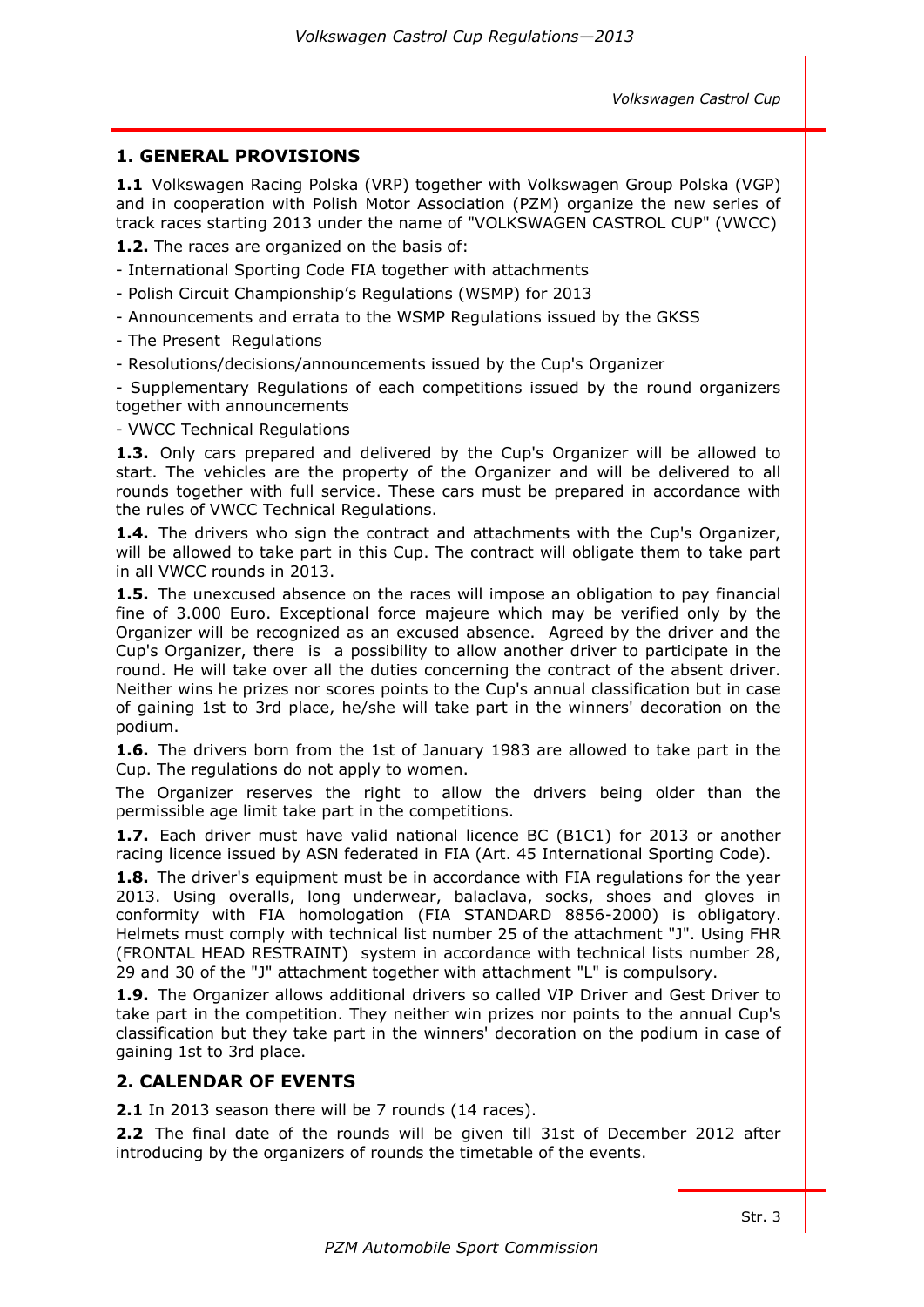*Volkswagen Castrol Cup*

#### **3. APPLICATIONS**

**3.1.** The drivers who meet the requirements of the Present Regulations and Source given by the Cup's organizer concerning every round, will be allowed to take part in VWCC.

**3.2.** The driver is obliged to keep the regulations included in the above mentioned documents and to take part in all presentations and competitors' briefings during and after the competitions, winners decorating and press conferences both before the racing and after finishing.

**3.3.** All drivers taking part in VWCC should proudly represent the Cup's Organizer and they automatically become ambassadors of VOLKSWAGEN brand name.

# **4. STARTING NUMBERS**

**4.1.** Starting numbers for 2013 season will be given before the opening of the season on the basis of Organizer's decision.

# **5. MEDICAL EXAMINATION**

**5.1.** It is the duty of the contestant to undergo medical examination if such was ordered by the Cup's authorities. It concerns especially examination for the content of alcohol, intoxicants and anti-doping tests.

**5.2.** The refusal to undergo medical examination or not coming to the event is tantamount to a positive test outcome and will result in exclusion from the Cup.

5.3. Not accepting the driver to the race taking into consideration the actual state of health is possible only on the basis of the Doctor's opinion.

5.4. In case of collision after which the medical treatment was necessary, the driver may take part in the next part of the competition after issuing positive opinion by the Competition Doctor and with his consent.

# **6. TYRES**

**6.1.** The Organizer provides "slick" and "wet" type of tyres for each Cup's round.

**6.2.** The only producer which delivers tyres to the VWCC Cup is HANKOOK.

**6.3.** Tyre size: 240/640/18 - "slick" or "wet".

**6.4.** The decision to choose either "slick" or "wet" belongs exclusively to the Organizer.

# **7. SERVICE**

**7.1.** The cars are provided by the Organizer in identical technical specification.

**7.2.** Every contestant should declare before the opening of the season, one person who will serve during all round as a helper/assistant. If during the season there is a change of such a person, one should report this fact to the Organizer before the next round.

**7.3.** The contestant and his/her helper/assistant have the right to regulate and choose the tyre pressure and to report to the Organizer the suggestion to change the hardness of the front stabilizer but such an action can be done only by the Organizer's service stuff.

**7.4.** Any other servicing, mending, regulating actions are also done only by the Organizer's service.

**7.5.** In the event of destroying the car to such an extent that it is impossible to repair it before the race starts, the contestant may not have the possibility to start the race even though the servicing stuff's complete involvement in mending the damaged car.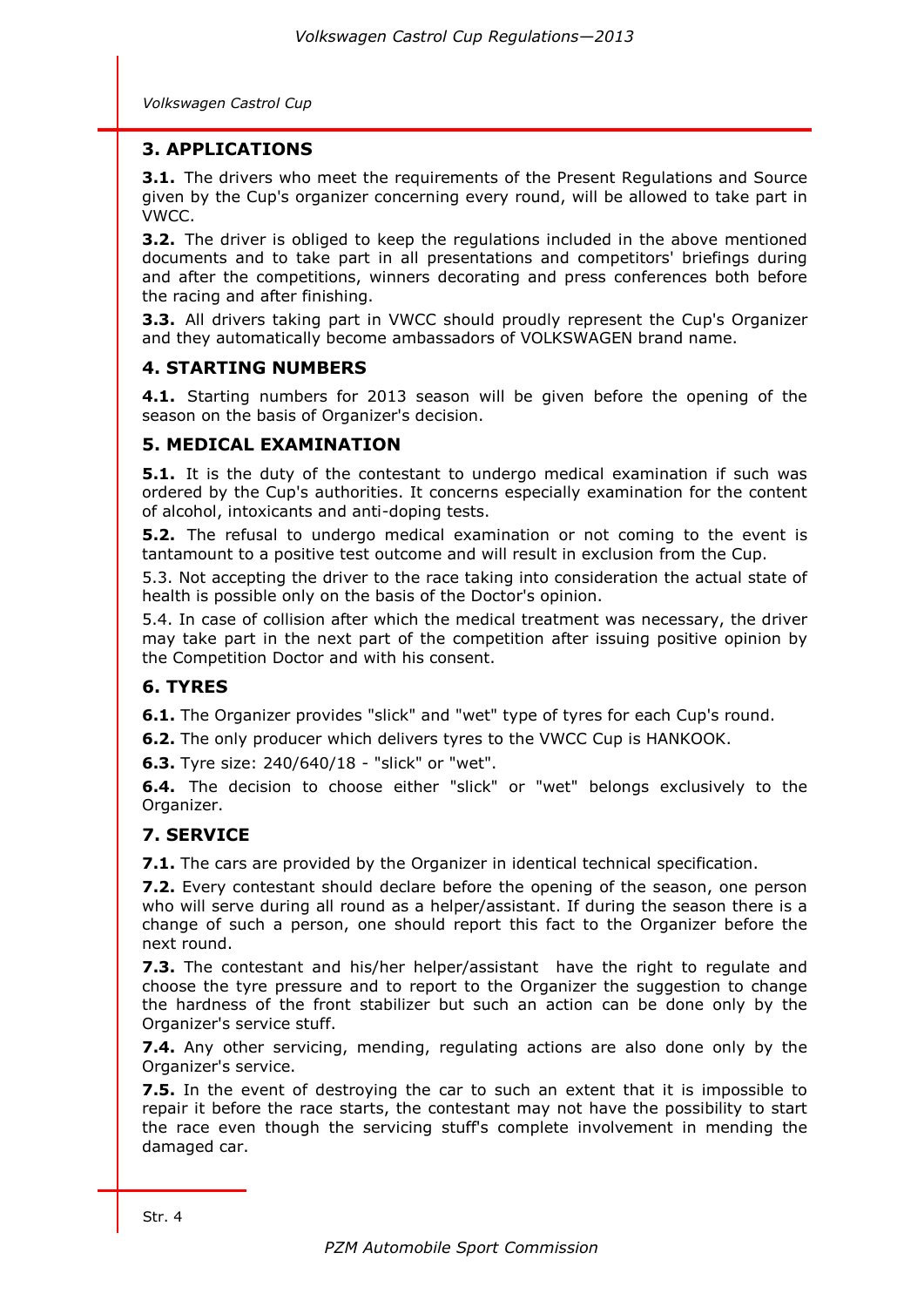### **8. COMPETITIONS/DRIVERS' BRIEFING**

**8.1.** The Cup will be held during maximum 3 days referred later as to 'round'

**8.2.** Each round comprises of two free practices lasting 25 minutes each, 30 minutes qualifying session and two main races.

**8.3.** Taking part in both official meetings and also briefings run by the Cup's Organizer and competition's authorities is compulsory. Latecoming or absence of the driver will be fined up to 150 Euro. The amount of fine will be decided by the Cup's Organizer.

**8.4.** Only drivers and quests invited by the Organizer can be present at the official briefings.

# **9. QUALIFYING**

**9.1.** To take part in the main races the driver must finish compulsory qualifying session or is admitted by the Organizer in the situation described in point 98.3

**9.2.** Finishing the qualifying session means driving minimum 1 lap with the time keeping system.

**9.3.** If the driver did not drive any lap or did not take part in the qualifying session he/she may be allowed to start from the last starting position. In case there are several such drivers the starting position order depends on the starting numbers of these drivers.

**9.4.** Any practice on the tracks which will be organizers of each rounds (placed in the Calendar of Events) is forbidden 30 days before the event on each track. It is also forbidden to take part as a driver in other races or any events on these tracks in the above mentioned times.

# **10.COURSE OF THE RACE**

**10.1.** During each round there will be 2 main races.

**10.2.** The distance of each race is minimum 50 km. In exceptional circumstances (e.g. the use of Safety-Car) the race will be stopped after 25 minutes of its lasting when the leader of the race will cross the finish line after that time.

**10.3.** Starting position order for the first race is determined by the fastest time lap in the qualifying session. The driver with the best qualifying session time starts from pole position, second from position 2, third from position 3 and so on. If two or more drivers have the same time - the best position will be for the driver who got this time as the first. The drivers who did not finish the qualifying session or did not take part in it, will have the starting position in the order described in point 9.3

**10.4.** Starting position for the second race is determined by the place gained in the 1st race with the exceptions of places 1 to 8 in which order will be reversed. In case of not taking part in the first race or not finishing the race, the driver takes the last starting position. If there are several such drivers, the starting position order depends on the fastest lap from the qualifying session.

**10.5.** The start to both races is the standing start (Grand Prix) follows according to procedures described in Supplementary Regulations of each round. In justified cases e.g. during bad weather conditions the competition's authorities and Cup's Organizer may decide to allow the flying start after the Safety Car.

#### **11. RACE CLASSIFICATION**

**11.1** The winner of the race is the driver who drove the required time distance and as the first crossed the finish line. Next places go to the drivers who crossed the finish line after the leader in the order of finishing the race and depending on the number of completed laps.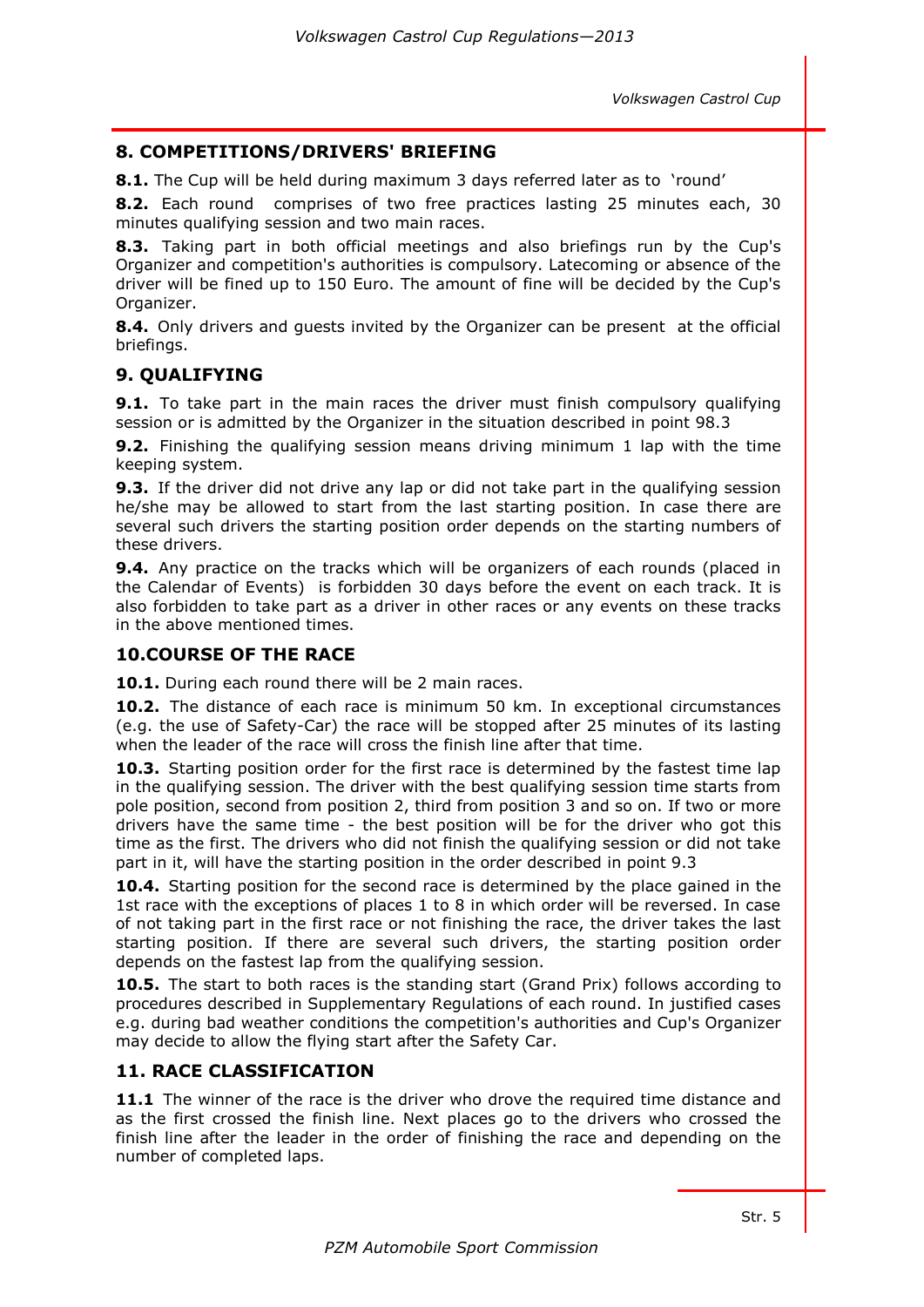*Volkswagen Castrol Cup*

**11.2.** Finishing the race means crossing the finish line within no longer than 5 minutes after the winner has crossed the finish line.

**11.3.** For the driver to be classified, he/she must drive within this time 75% of the distance driven by the race winner.

**11.4.** The driver who did not cross the finish line but completed the required 75% of the distance will be classified straight after those drivers who crossed the finish line.

**11.5.** The end of the race is possible through crossing the finish line on the PIT-LINE - the driver on the last lap who sees the waving chequered flag has the right not to cross the finish line on the track but go to PIT-LINE and cross the finish line there.

**11.6.** If the race has to be shorten or stopped (without continuation) the drivers score points/prizes in accordance with the following specification:

- if the leader of the race drives minimum 75% of the planned distance

= 100% points/prizes

- if the leader of the race drives minimum 50% of the planned distance

= 50% points/prizes

- if the leader of the race drives less than 50% of the planned distance - the race is said to be unmatched. Points and prizes are not awarded.

# **12. POINTS**

**12.1.** Points for every two races in the round are as follows:

| Place           | Points in the 1st round | Points in other rounds |
|-----------------|-------------------------|------------------------|
| 1st             | 30 pts                  | 60 pts                 |
| 2 <sub>nd</sub> | 24 pts                  | 48 pts                 |
| 3rd             | 20 pts                  | 40 pts                 |
| 4th             | 17 pts                  | 34 pts                 |
| 5th             | 16 pts                  | 32 pts                 |
| 6th             | 15 pts                  | 30 pts                 |
| 7th             | 14 pts                  | 28 pts                 |
| 8th             | 13 pts                  | 26 pts                 |
| 9th             | 12 pts                  | 24 pts                 |
| 10th            | 11 pts                  | 22 pts                 |
| 11th            | 10 pts                  | 20 pts                 |
| 12th            | 9 pts                   | 18 pts                 |
| 13th            | 8 pts                   | 16 pts                 |
| 14th            | 7 pts                   | 14 pts                 |
| 15th            | 6 pts                   | 12 pts                 |
| 16th            | 5 pts                   | 10 pts                 |
| 17th            | 4 pts                   | 8 pts                  |
| 18th            | 3 pts                   | 6 pts                  |
| 19th            | 2 pts                   | 4 pts                  |
| 20th            | 1 <sub>p</sub>          | 2 pts                  |
|                 |                         |                        |

**12.2.** Points are not awarded to VIP-Drivers and Guest-Drivers.

#### **13. PRIZES**

**13.1.** 8.000 Euro is set to be the financial prize in every round that is 4.000 Euro for every race according to the division:

| Place | The amount of prize in the race |
|-------|---------------------------------|
| 1st   | 1000 Euro                       |
| 2nd   | 750 Euro                        |
| 3rd   | 500 Euro                        |
| 4th   | 450 Euro                        |
| 5th   | 400 Euro                        |
| 6th   | 350 Euro                        |
| 7th   | 300 Euro                        |
| 8th   | 250 Euro                        |
|       |                                 |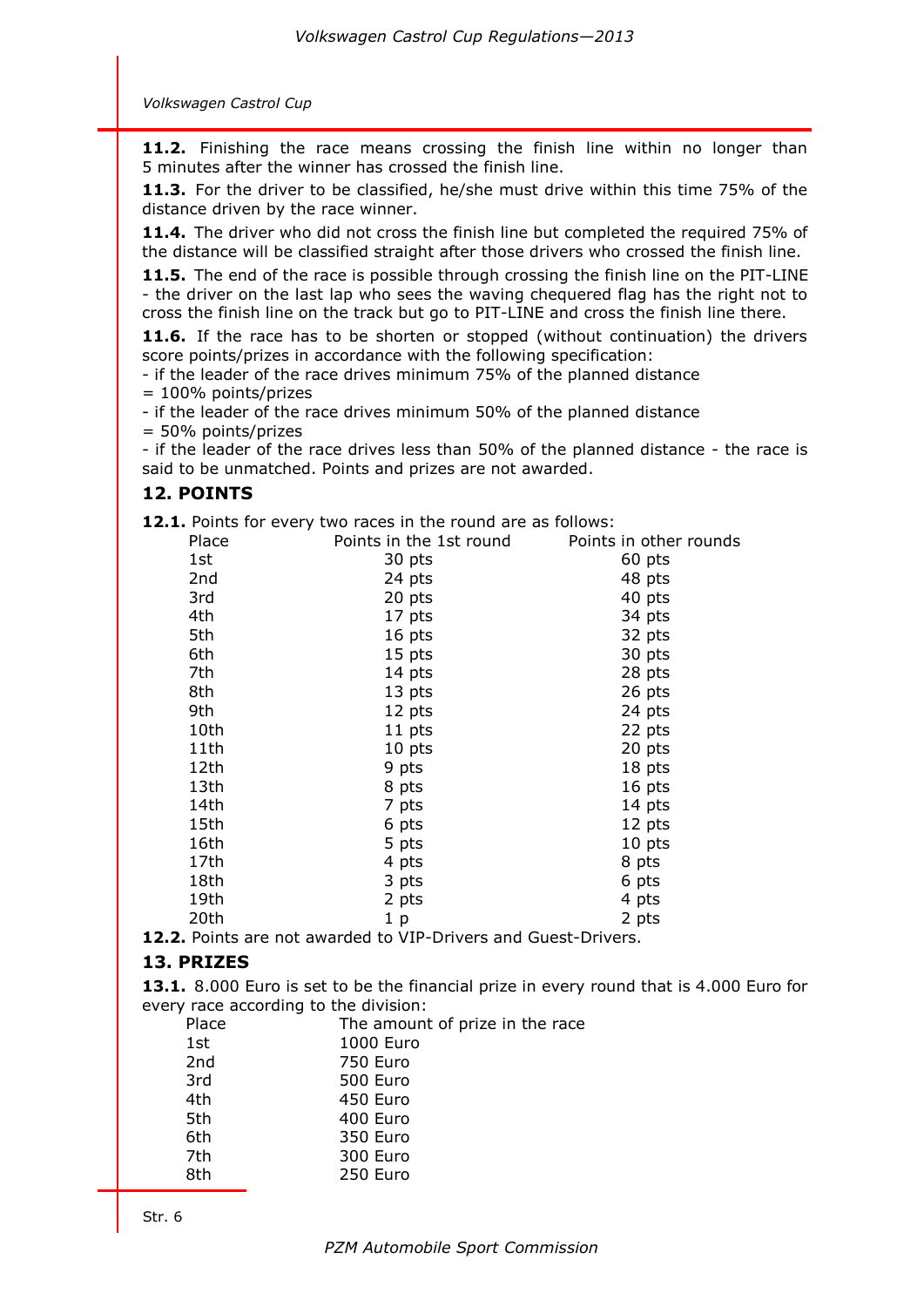penalty

# **14. FINAL CLASSIFICATION**

**14.1.** Points from all races in each rounds will be added to the final VWCC Cup's classification.

**14.2.** The driver who scores the biggest number of points will take first place, the next second and so on. In case of scoring the same number of points, the greater number of higher places in the season will count. If still there is no conclusion, better place in the first race of the first round will decide about the final order.

**14.3.** Prizes in the final classification of the season:

1st place - VW Golf car + 30.000 Euro\*

2nd place - 20.000 Euro\*

3rd Place - 10.000 Euro\*

\*Cash prizes from the final classification are intended for the further sporting development of the participant in the field of motor-sport. Detailed decisions will be included in the contract between the participant and Cup's Organizer.

**14.4.** Handing of the prizes will occur during special ceremony at the end of the season.

#### **15. PENALTIES**

**15.1.** Exceeding the speed limit (60 km/h) in the PIT-LINE:

| a/ during the practice | - financial fine 100 Euro                                                     |                                               |  |
|------------------------|-------------------------------------------------------------------------------|-----------------------------------------------|--|
| b/ during the race     |                                                                               |                                               |  |
|                        |                                                                               | - for 1st exceeding - DRIVE THROUGH penal     |  |
|                        | - for 2nd exceeding - STOP-GO penalty                                         |                                               |  |
|                        |                                                                               | - for 3rd exceeding - to the decision of ZSS* |  |
|                        | * les commissaires sportifs (French);<br>the steward of the meeting (English) |                                               |  |
|                        |                                                                               |                                               |  |

**15.2** The drivers can be also punished for:

- not obeying the regulations included in Supplementary Regulations of particular rounds

- each unlawful action or dealing to the detriment of the competition's interest or motor sport- MKS FIA (International Sporting Code) FIA Art. 151 point c.

- every action against the regulation rules and towards the Cup's Organizer, and especially for the non sporting way of driving, for not applying to the principles of fair play and sports rivalry on any behavior on the track threatening the security of other drivers during practices, qualifying and races. It concerns also the behavior undermining the good name of the Cup's Organizer, sponsors, participants, sporting activists and other people.

**15.3.** For the above violations penalties can be handed out by the Race Director or by Cup's Organizer.

**15.4.** Scale of penalties:

- reprimand
- financial penalty
- time penalty
- shifting on the starting positions to the race
- exclusion from the round
- exclusion from the VWCC Cup's edition

**15.5.** The participant excluded from the round loses the right to any prizes in the round.